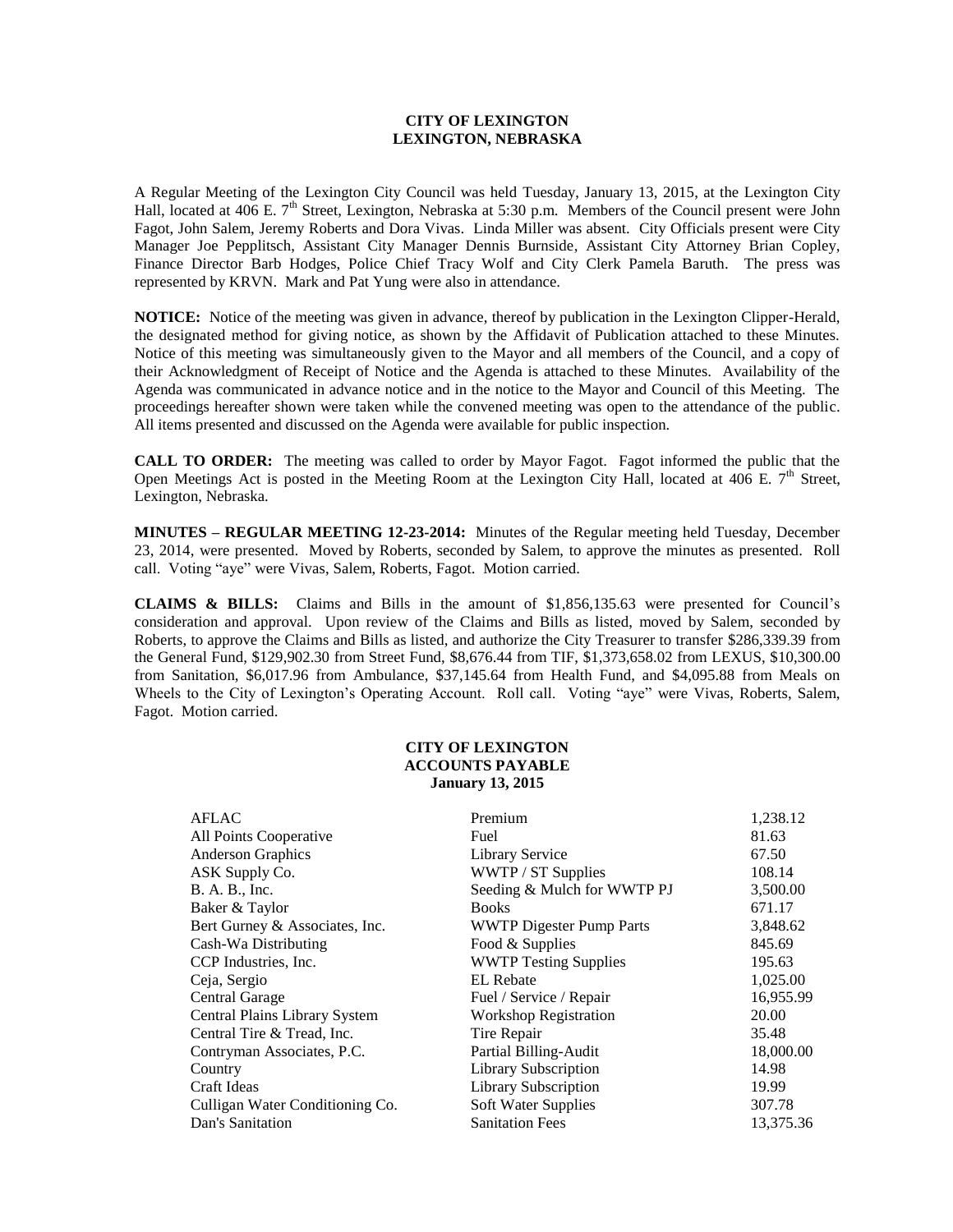| Davis Energy, Inc.                                                    | Fuel                                             | 6,952.80   |
|-----------------------------------------------------------------------|--------------------------------------------------|------------|
| Dawson County Clerk                                                   | Dispatch Fees                                    | 27,500.00  |
| Dawson County Election Office                                         | <b>General Election</b>                          | 314.55     |
| Dawson Co Historical Society & Museum                                 | EL Incentive                                     | 240.00     |
| Dawson County Register of Deeds                                       | <b>Filing Fees</b>                               | 68.00      |
| Dawson Public Power District                                          | <b>Power Purchase</b>                            | 519.40     |
| Dell Marketing L.P.                                                   | <b>Stormwater Computer</b>                       | 2,106.35   |
| Ditch Witch UnderCon                                                  | <b>Central Garage Supplies</b>                   | 2.89       |
| <b>Eakes Office Solutions</b>                                         | Copier Repair                                    | 81.86      |
| <b>Ed Roehr Safety Products</b>                                       | Police - Tasers & Supplies                       | 2,170.05   |
| Eilers Machine and Welding, Inc.                                      | <b>Central Garage Supplies</b>                   | 31.33      |
| Electrical Engineering & Equipment Co.                                | <b>WWTP Supplies</b>                             | 92.70      |
| EMS Billing Services, Inc.                                            | <b>Ambulance Billing</b>                         | 1,731.28   |
| <b>Ensley Electric Services</b>                                       | EL / ST Service & Repair                         | 2,773.05   |
| <b>Express Laundry Center</b>                                         | Rug Service                                      | 641.18     |
| Fagot Refrigeration & Electric, Inc.                                  | GGC Svc/Rep/Optimist PK Transformer Installation |            |
|                                                                       |                                                  | 7,827.09   |
| Felsburg Holt & Ullevig                                               | <b>Stormwater Service</b>                        | 203.79     |
| Fire-Extrication-Hazmat Billing LLP                                   | <b>Ambulance Billing</b>                         | 20.00      |
| Gale/Cengage Learning                                                 | <b>Library Books</b>                             | 300.19     |
| <b>Halsen Products Company</b>                                        | <b>ST Supplies</b>                               | 76.79      |
| Health Claims Fund                                                    | Claims                                           | 35,711.52  |
| Hiland Dairy Foods Company, LLC                                       | Food & Beverages                                 | 420.79     |
| Holbein, Dahlas                                                       | Snow Removal                                     | 470.00     |
| Holmes Plbg & Htg Supply Co.                                          | <b>WR Supplies</b>                               | 39.05      |
| Homestead Bank ST Improvement District 09-02 Pmt                      |                                                  | 55,535.04  |
| <b>Ingram Library Services</b>                                        | <b>Library Books</b>                             | 183.90     |
| Intellicom Computer Consulting, Inc.                                  | <b>Computer Service</b>                          | 577.00     |
| Jones Plumbing & Heating, Inc.                                        | Library/Muni Bldg/DCOC Svc&Rep/WWTP Spls         |            |
|                                                                       |                                                  | 574.90     |
| Kent Jergensen Contractor                                             | Fire Hall Repair                                 | 85.00      |
| <b>KRVN AM &amp; FM</b>                                               | Advertisements                                   | 40.00      |
| League of NE Municipalities, Utilities Sctn WR Workshop Registrations |                                                  | 160.00     |
| Lexington Animal Clinic                                               | Animal Care                                      | 1,013.58   |
| Lexington Area Solid Waste Agency                                     | Landfill                                         | 652.16     |
| <b>Lexington Community Foundation</b>                                 | <b>Field House Donation</b>                      | 4,515.00   |
| Lexington Health Fund                                                 | Self-funding                                     | 47,197.78  |
| Lexington Newspapers, Inc.                                            | Publications                                     | 1,575.72   |
| <b>Lexington Postmaster</b>                                           | <b>GGC</b> Postage                               | 165.00     |
| Lexington Regional Health Center                                      | <b>Ambulance Supplies</b>                        | 165.00     |
| Lexington Volunteer Fire Department                                   | <b>Ambulance Fees</b>                            | 3,803.81   |
| Lexington, City of                                                    | <b>Franchise Fees</b>                            | 90.68      |
| Lexington City Payroll Account                                        |                                                  |            |
| Payroll                                                               | Wages                                            | 135,882.88 |
| Social Security                                                       | Employer Portion / FICA Med                      | 10,112.23  |
| Union Bank & Trust                                                    | <b>Employer Portion / Pension</b>                | 4,451.04   |
| Union Bank & Trust                                                    | Police Pension                                   | 2,789.69   |
| <b>ICMA</b>                                                           | <b>City Manager Pension</b>                      | 861.07     |
| Mac's Short Stop                                                      | Food                                             | 54.08      |
| Matheson Tri-Gas, Inc.                                                | <b>Ambulance Supplies</b>                        | 72.52      |
| McCandless Backhoeing, Inc.                                           | <b>DCOC Snow Removal</b>                         | 745.00     |
| Mead Lumber & Rental-Lexington                                        | ST / PK / WWTP Supplies                          | 447.48     |
| Meritain Health                                                       | Health Premium                                   | 20,507.58  |
| MicroMarketing, LLC                                                   | <b>Library Books</b>                             | 2,037.40   |
| Midland Scientific, Inc                                               | <b>WWTP Testing Supplies</b>                     | 683.53     |
| Mid-State Units                                                       | Rental                                           | 225.00     |
| Midwest Laboratories, Inc.                                            | <b>WWTP Testing Supplies</b>                     | 1,046.50   |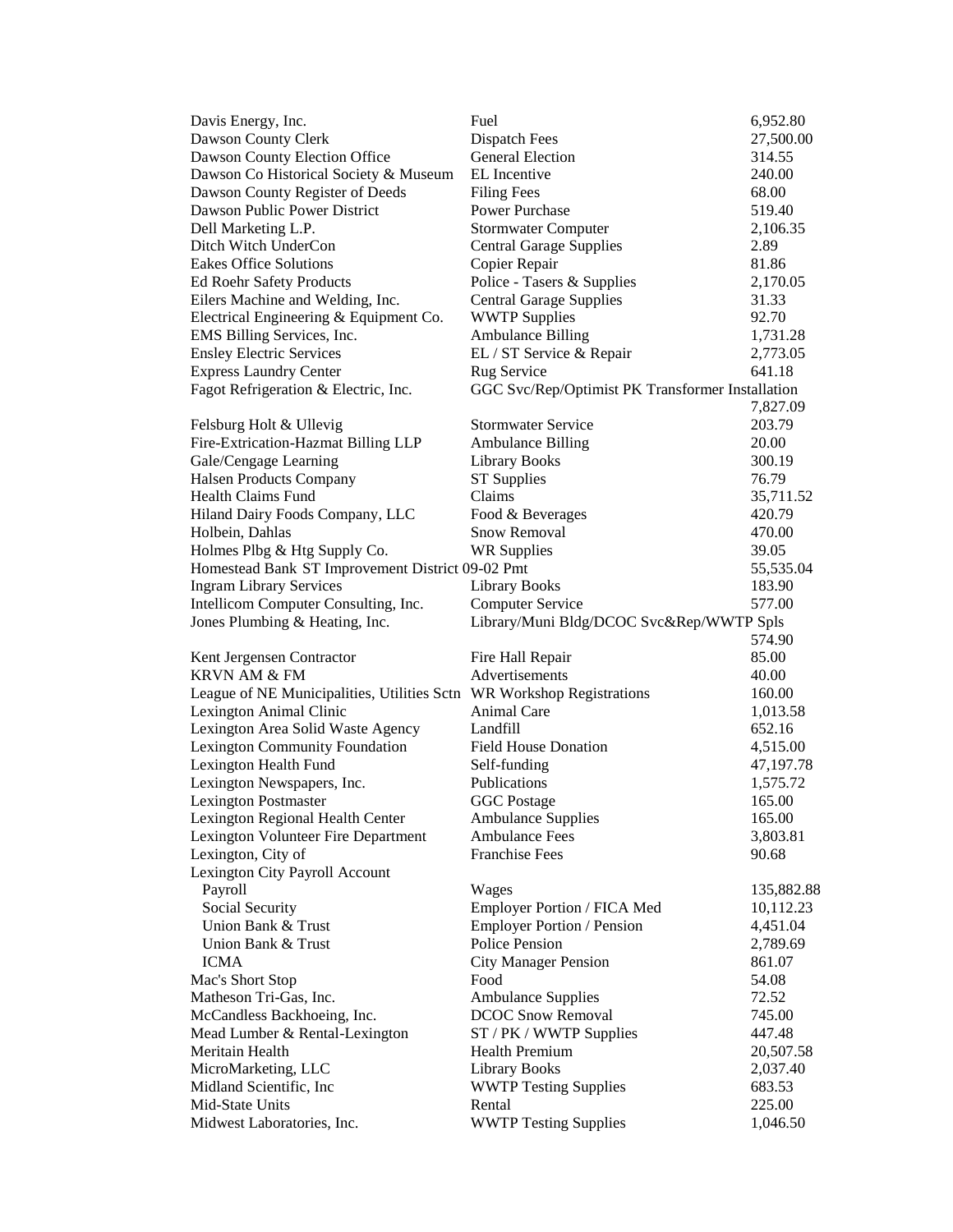| Midwest Radar & Equipment              | Recertifications                              | 320.00       |
|----------------------------------------|-----------------------------------------------|--------------|
| Miller & Associates                    | Lex East Viaduct/Bridge Inspections           | 28,010.76    |
| Mitchell, Derek                        | <b>EL</b> Rebates                             | 1,450.00     |
| Mr. Automotive                         | <b>Central Garage Supplies</b>                | 75.53        |
| Naeve, Jim                             | <b>EL</b> Rebates                             | 2,550.00     |
| Nebraska Library Commission            | <b>Class Registration</b>                     | 10.00        |
| Nebraska Machinery                     | Central Garage Supplies / Repair              | 1,375.82     |
| Nebraska Public Power District         | <b>Power Purchase</b>                         | 1,113,805.04 |
| Nebraska Safety Council                | Membership Dues                               | 330.00       |
| Nebraskaland Tire, Inc.                | Tire Repair                                   | 61.94        |
| NebraskaLink                           | City / Library Service                        | 395.00       |
| O'Hara Lindsay and Associates, Inc.    | Lobbying Service                              | 1,200.00     |
| Oliver Consulting Services, Inc.       | Library Service / Repairs                     | 620.00       |
| One Call Concepts, Inc.                | Locates                                       | 46.35        |
| Paulsen, Inc.                          | Concrete                                      | 502.92       |
| Platte Valley Auto Mart                | Central Garage Spls/MTR Reader/Police Rep&Svc |              |
|                                        |                                               | 2,037.51     |
| Platte Valley Auto Mart                | EL Incentive                                  | 1,400.00     |
| Price's Tree Service                   | <b>Trash Removal to Landfill</b>              | 1,600.00     |
| Primary Electric, Inc.                 | Trenching Service / WWTP Heater Repair        | 956.00       |
| Principal                              | Dental Premium                                | 2,802.36     |
| <b>Rasmussen Mechanical Services</b>   | Library Heat Pump Repairs                     | 2,576.23     |
| Ryde Transit                           | Transportation                                | 32.00        |
| S & W Auto Parts, Inc.                 | Central Garage / WWTP Supplies                | 1,199.62     |
| Service Master of Mid Nebraska         | <b>Cleaning Service</b>                       | 4,964.51     |
| Sirchie Fingerprint Laboratories       | Police Supplies                               | 129.60       |
| Source Gas, LLC                        | Gas Service                                   | 6,548.48     |
| <b>Standard Life</b>                   | Life Premium                                  | 720.10       |
| <b>Storey Kenworthy/Matt Parrott</b>   | <b>Business Office Supplies</b>               | 242.01       |
| <b>TASC Client Invoices</b>            | <b>Admin Fees</b>                             | 196.00       |
| Team Detail & Quicklube                | Police Uniform Expense                        | 15.00        |
| Thalman, Julie                         | <b>Cleaning Service</b>                       | 200.00       |
| Thompson Co., The                      | Food & Supplies                               | 1,386.30     |
| <b>Titan Access Account</b>            | Fire Dept Service & Repair                    | 829.99       |
| Tyler Technologies, Inc.               | Online Setup Fee                              | 800.00       |
| Unitech                                | <b>WR Supplies</b>                            | 511.46       |
| Utility Service Co., Inc.              | <b>WR Tower Maintenance</b>                   | 26,211.04    |
| Village Uniform                        | <b>GGC</b> Supplies                           | 123.73       |
| VSP / Vision Service Plan              | <b>Vision Premium</b>                         | 735.84       |
| Walmart                                | Supplies                                      | 889.24       |
| <b>YMCA Of Lexington</b>               | <b>Membership Dues</b>                        | 1,020.40     |
| <b>Anytime Fitness</b>                 | Wellness / 5 months                           | 920.20       |
| Area Services                          | <b>Pump Lift Station</b>                      | 252.50       |
| <b>Bennett Advertising Specialties</b> | <b>GGC</b> Supplies                           | 92.36        |
| Child's World, The                     | <b>Library Books</b>                          | 874.65       |
| <b>Community Development Agency</b>    | TIF Area #1 & #2 Property Tax                 | 8,676.44     |
| <b>Copycat Printing</b>                | <b>Stormwater Brochures</b>                   | 314.25       |
| Davis Energy, Inc.                     | Fuel                                          | 2,701.84     |
| Dawson County Treasurer                | Drainage Tax                                  | 77.52        |
| Dawson Pest Control                    | <b>DCOC</b> Service                           | 54.60        |
| Dawson Public Power                    | <b>Power Purchase</b>                         | 8,263.92     |
| Dell Marketing L.P.                    | Dev Services Computer                         | 1,791.36     |
| <b>Fastenal Company</b>                | WWTP / ST / WR Supplies / Service             | 408.85       |
| Great Western Bank-City Petty Cash     | Uniform Expense/Postage/WWTP Supplies         | 54.22        |
| <b>Ingram Library Services</b>         | <b>Library Books</b>                          | 56.55        |
| Lexington Community Foundation         | <b>Field House Donation</b>                   | 250.00       |
| Lexington Public Schools               | CDBG - Majestic Theatre PJ                    | 38,503.00    |
|                                        |                                               |              |